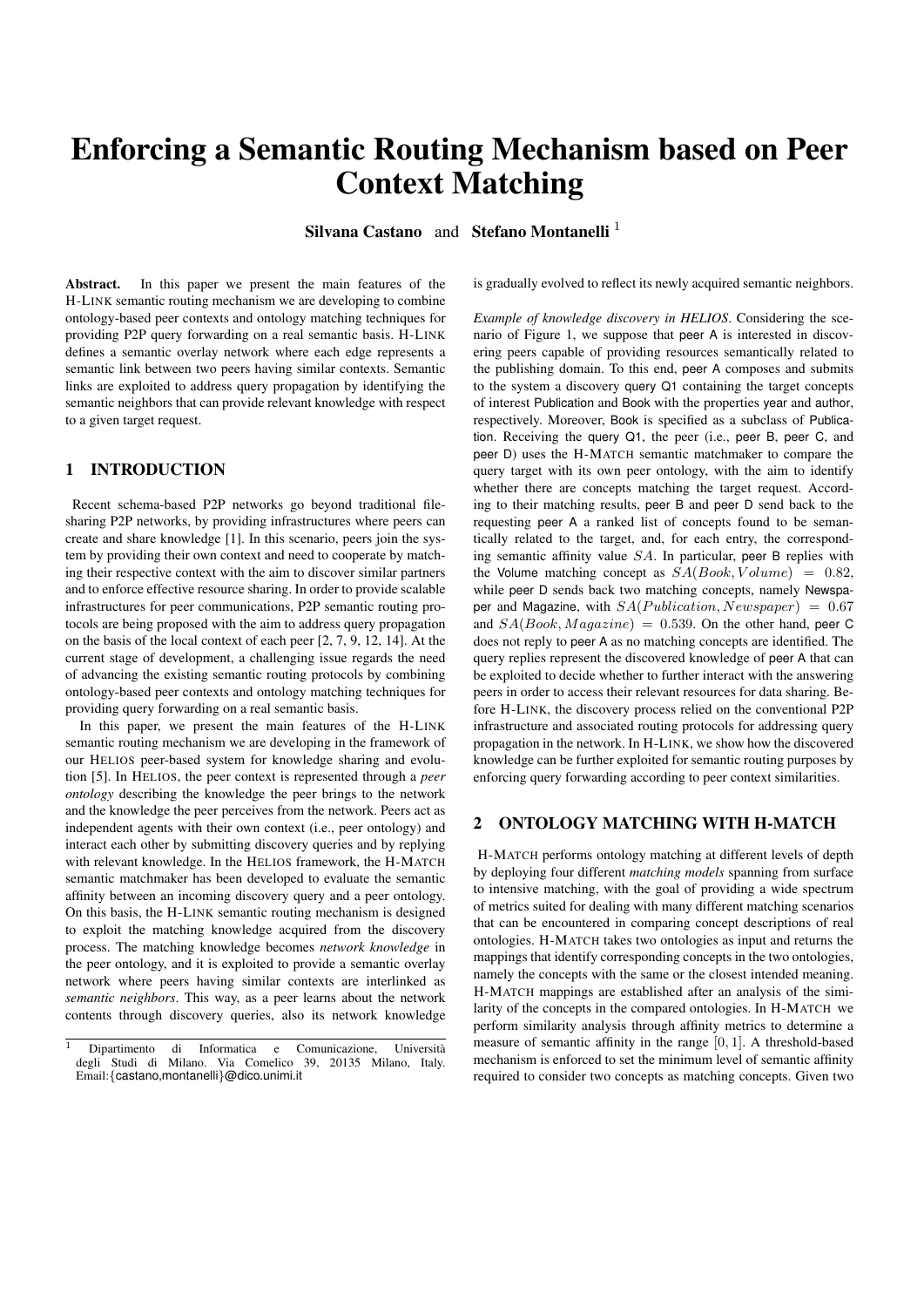

Figure 1. Example of knowledge discovery in HELIOS

concepts  $c$  and  $c'$ , H-MATCH calculates a semantic affinity value  $SA(c, c')$  as the linear combination of a linguistic affinity value  $LA(c, c')$  and a contextual affinity value  $CA(c, c')$ . The linguistic affinity function of H-MATCH provides a measure of similarity between two ontology concepts  $c$  and  $c'$  computed on the basis of their linguistic features (i.e., concept names). For the linguistic affinity evaluation, H-MATCH relies on a thesaurus of terms and terminological relationships automatically extracted from the WordNet lexical system. The contextual affinity function of H-MATCH provides a measure of similarity by taking into account the contextual features of the ontology concepts  $c$  and  $c'$ . The context of a concept can include properties, semantic relations with other concepts, and property values. The context can be differently composed to consider different levels of semantic complexity, and four matching models, namely, *surface*, *shallow*, *deep*, and *intensive*, are defined to this end. In the surface matching, only the linguistic affinity between the concept names of  $c$  and  $c'$  is considered to determine concept similarity. In the shallow, deep, and intensive matching, also contextual affinity is taken into account to determine concept similarity. In particular, the shallow matching computes the contextual affinity by considering the context of  $c$  and  $c'$  as composed only by their properties. Deep and intensive matching extend the depth of concept context for the contextual affinity evaluation of  $c$  and  $c'$ , by considering also semantic relations with other concepts (deep matching model) as well as property values (intensive matching model), respectively. The comprehensive semantic affinity  $SA(c, c')$  is evaluated as the weighted sum of the Linguistic Affinity value and the Contextual Affinity value, that is:

$$
SA(c, c') = W_{LA} \cdot LA(c, c') + (1 - W_{LA}) \cdot CA(c, c') \tag{1}
$$

where  $W_{LA}$  is a weight expressing the relevance to be given for the linguistic affinity in the semantic affinity evaluation process.

H-MATCH has been extensively tested on several real ontology matching cases in order to evaluate the matching models with respect to performance and quality of results [4]. By analyzing the obtained results, we note that the most accurate and precise results are achieved with the deep and intensive matching models provided

that the ontology descriptions are detailed enough. On the other side, we note that the best performance in terms of computation time are achieved with the surface and shallow matching models. For semantic routing purposes, the computation time of the semantic affinity evaluation is a crucial factor and needs to be performed as fastest as possible in order to avoid bottlenecks. To this end, possible lacks in matching precision and accuracy can be admitted in turn of rapid response time during the semantic affinity evaluation. For this reason, the shallow matching model is selected to work with H-LINK for identifying the semantic neighbors that have the highest chance to provide relevant knowledge with respect to a given query (see Section 4). A detailed description of H-MATCH and related matching models is provided in [4]. We note that H-MATCH can be suitably adopted to enforce semantic routing functionalities by relying on its flexible matching models that allow to dynamically configure the tradeoff between performance and accuracy according to the requirements of the considered matching scenario. Provided that a dynamic and flexible configuration is supported, other existing matching tools can however be used to enforce the H-LINK semantic routing mechanism in turn of H-MATCH [11]. In the remainder of the paper, we focus on the use of H-MATCH for semantic routing in H-LINK.

## 3 PEER ONTOLOGY ARCHITECTURE

The context of a HELIOS peer is described through a peer ontology that is organized in a two-layer architecture where the upper layer represents the *content knowledge* and the lower layer represents the *network knowledge* of the peer, respectively. The content knowledge layer describes the knowledge the peer brings to the network that is described as a graph of concepts, properties, and semantic relations<sup>2</sup>. The network knowledge layer describes the knowledge that the peer has of the semantic neighbors it has interacted with. With reference to the discovery example in Figure 1, when peer A receives a reply

<sup>&</sup>lt;sup>2</sup> For the sake of internal representation of ontology specification languages, and in particular for Semantic Web languages like OWL, we rely on a reference model, called H-MODEL, that provides a graph-based representation of peer ontologies. For further details on H-MODEL, the reader can refer to [5].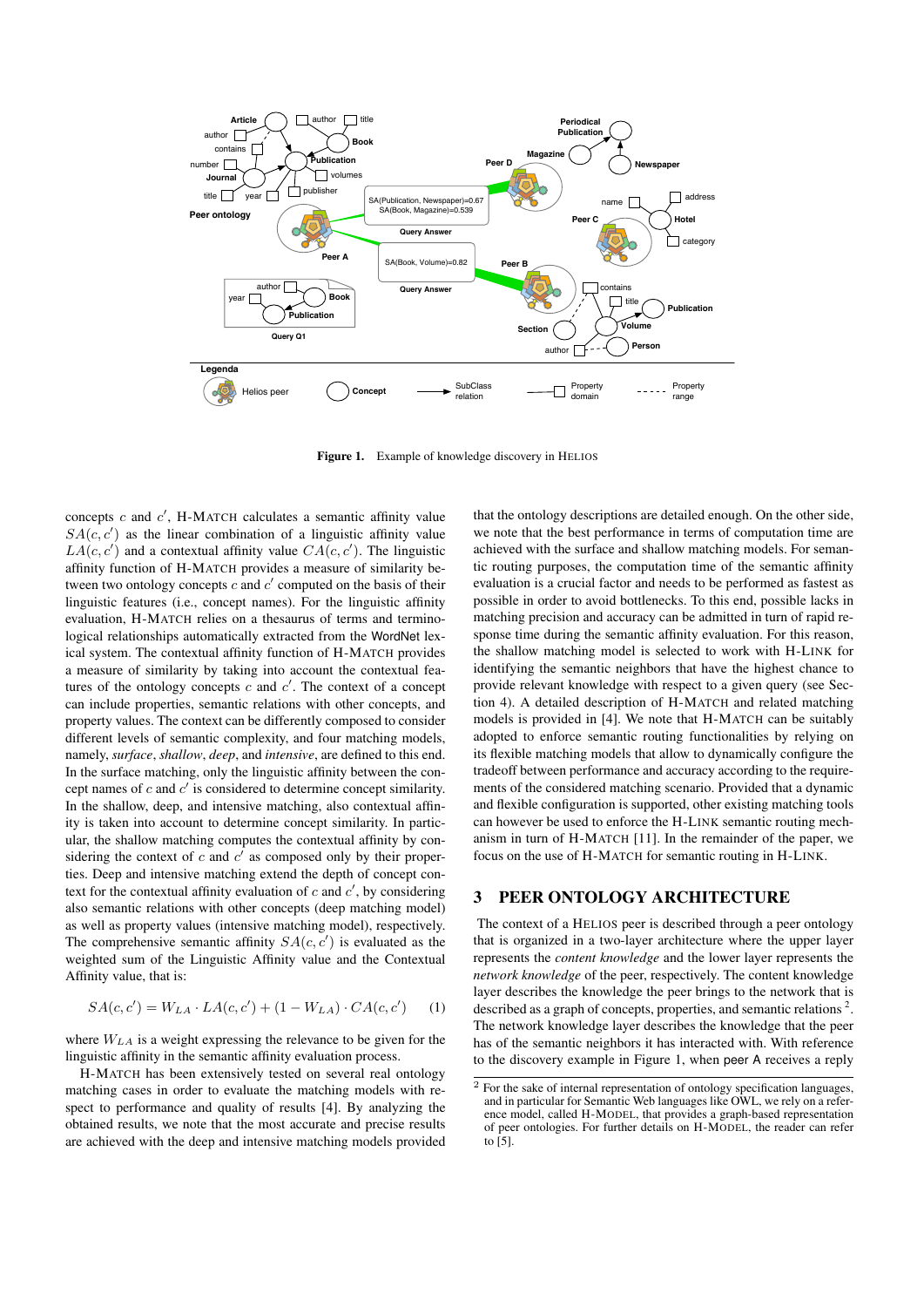from peer B and peer D as an answer to the discovery query Q1, it stores in the network knowledge layer a description of peer B and peer D. A peer description is given in the form of *network concept*, characterized by a set of properties describing the network features of the peer (e.g., IP address, bandwidth). A *location relation* is defined to connect a network concept  $nc$  with a concept  $c$  in the content knowledge layer. The location relation is labeled with a *confidence* annotation  $cf$  that keeps track of the discovered semantic affinity between  $c$  and the peer ontology of the peer represented with  $nc$ . The  $cf$  value corresponds to the semantic affinity value  $SA$  returned by the peer  $nc$  in its query answer. A new location relation is defined for each matching concept returned in the query answer. A comprehensive *expertise* measure is associated with a network concept nc and it is computed as the average mean of the confidence values associated with all the location relations connected with  $nc$ .

As an example, in Figure 2, we consider a portion of the peer ontology of the peer A after the knowledge discovery process described in Figure 1. In this example, peer B and peer D have



Figure 2. A portion of the peer ontology of peer A

answered to query Q1, then the corresponding network concepts are defined in the network knowledge layer. According to the query reply of peer B, a new location relation with a confidence value of 0.82 is defined to connect the peer B network concept with the Book concept in the content knowledge layer. As two matching concepts are returned in the query answer of peer D (i.e., Newspaper, Magazine), two location relations are defined by connecting the peer D network concept with the concepts Publication and Book in the content knowledge layer, and by setting a confidence value of 0.67 and 0.539, respectively. As a consequence, the expertise measures associated with peer B and peer D are 0.82 and 0.605, respectively.

*Considerations*. The confidence value associated with a location relation between  $c$  and  $nc$  is updated when a new semantic affinity value with  $c$  is returned by  $nc$  in reply to a discovery query. As proposed in [9], the confidence value  $cf$  associated with a given location relation between  $c$  and  $nc$  can be periodically updated by observing the ratio between the number of relevant replies provided by  $nc$  and the number of queries sent to  $nc$  with a target concept related to  $c$ . When the ratio has low values,  $cf$  can be decreased to denote that the original confidence (i.e., semantic affinity) is no more actual. In such way, only confirmed location relations are maintained in the peer ontology, while unreliable confidence values are gradually reduced and finally dropped. Furthermore, a number of information can be combined with the confidence measures for providing a more accurate evaluation of the network concept expertise and thus, of the associated semantic neighbor. For instance, a trust mechanism can be adopted to maintain reputation information about the semantic neighbors stored in the network knowledge layer [13]. Moreover, information regarding the network reliability of the semantic neighbors, such as connection stability and granted bandwidth, can be considered for expertise computation [2]. Confidence and expertise measures are exploited by H-LINK for addressing query routing on a semantic basis.

#### 4 THE H-LINK SEMANTIC ROUTING MECHANISM

The H-LINK semantic routing mechanism is based on the idea of exploiting the network knowledge layer of a peer ontology by using the H-MATCH semantic matchmaker for providing query routing support according to semantic neighbor contents.

We consider a query q with a target concept  $tc<sup>3</sup>$ . Two different roles can be distinguished for a given peer  $p$ :

- *Requesting peer*. Peer p needs to submit to the network a query q in order to identify relevant partners for subsequent resource sharing. To this end, peer  $p$  invokes H-MATCH to compare the target concept tc against the content knowledge layer of its peer ontology  $\mathcal{O}$ . A list  $MCL = \{\langle c_1, SA(tc, c_1) \rangle \dots \langle c_n, SA(tc, c_n) \rangle \}$ of matching concepts  $c_1 \ldots c_n \in \mathcal{O}$  and corresponding semantic affinity values  $SA(tc, c_1) \ldots SA(tc, c_n)$  is returned as a result. Peer  $p$  sets the *number of credits*  $N_{cr}$  to distribute to the query recipients in order to define the number of replies that peer  $p$  wish to receive as answers to the query  $q$ . Therefore, H-LINK is invoked by passing the list MCL to select the semantic neighbors for query  $q$  submission.
- *Receiving peer*. When a peer p receives a query q together with the number of credits  $nc$  from a requesting peer  $r$ , it needs to evaluate whether matching concepts can be provided back to peer r. To this end, H-MATCH is invoked by peer  $p$  and the list  $MCL$  of matching concepts is still produced as a results. If  $MCL \neq \emptyset$ , the peer  $p$  sends  $MCL$  back to peer  $r$  by consuming one credit, otherwise no reply is sent back to peer  $r$  and all the received credits are still available for forwarding. If at least one credit is available, H-LINK is invoked by peer  $p$  to select the semantic neighbors for query  $q$  forwarding; otherwise the propagation mechanism stops.

H-LINK invocation. H-LINK is invoked for both query submission/forwarding provided that at least one credit is still available. Three main steps define H-LINK: *selection of semantic neighbors*; *ranking of semantic neighbors*; *distribution of credits*.

- 1- Selection of semantic neighbors. The network knowledge layer of the peer ontology is accessed to select the network concepts, together with the associated confidence values, that are connected to the concepts in MCL through a location relation. A list SNL of semantic neighbors is returned as a result. A semantic neighbor  $sn \in SNL$  is described in the form  $sn =$  $\langle nc, \{c_1, cf_1 \dots c_m, cf_m\}\rangle$ , where nc is the network concept featuring sn, while  $c_1 \ldots c_m \in MCL$  are the concepts of  $MCL$ connected to nc through a location relation, and  $\{cf_1 \dots cf_m\}$ the corresponding confidence values.
- 2- Ranking of semantic neighbors. The semantic neighbors in SNL are ranked with respect to their relevance for the query target tc. To this end, the harmonic mean is used to combine the

 $\frac{3}{3}$  For the sake of clarity, we consider the case of a single target concept in the query. The H-LINK semantic routing mechanism can be easily extended to consider the case of multiple target concepts.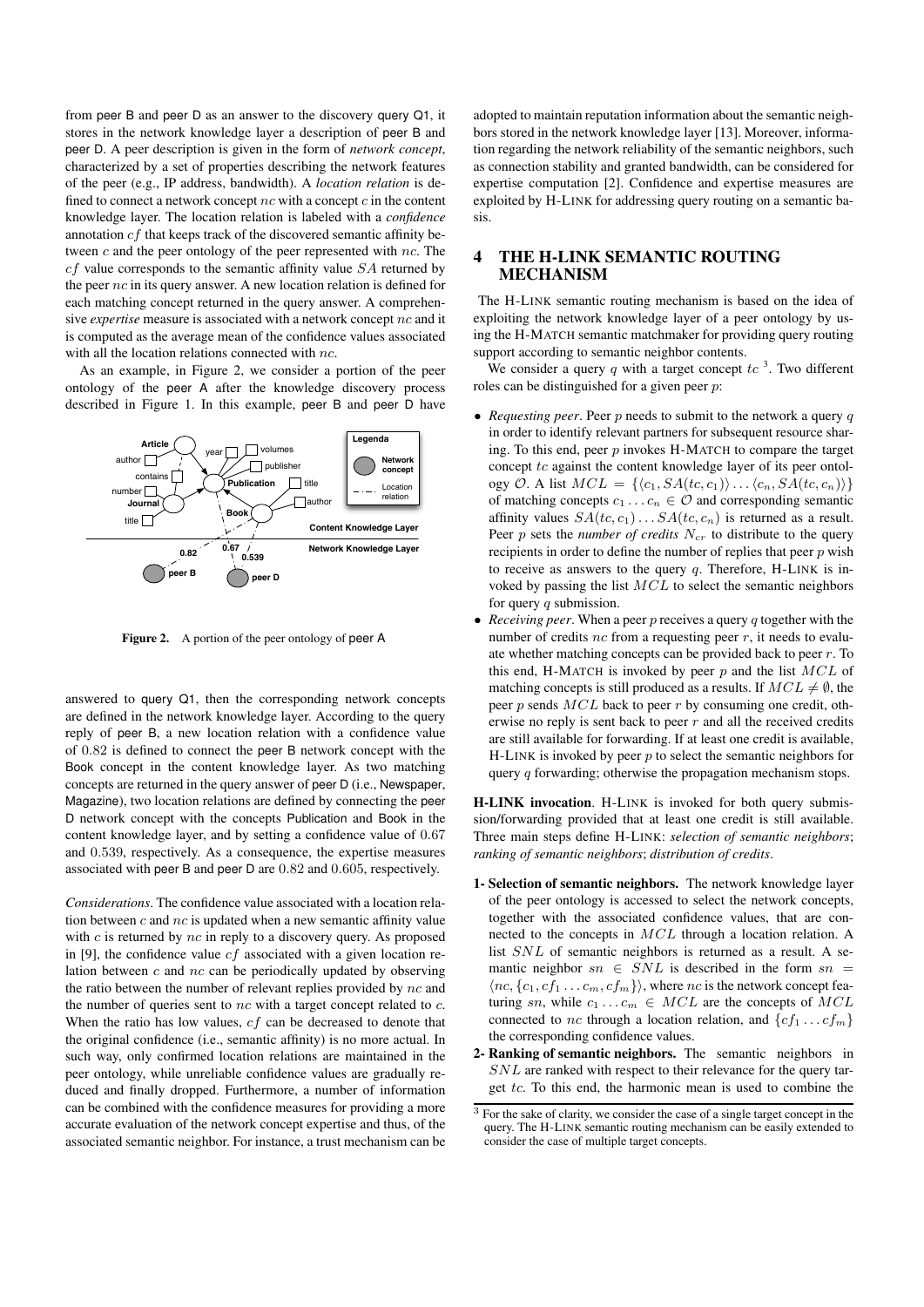confidence values associated with the semantic neighbors in SNL and the semantic affinity values in  $MCL$ . Given a semantic neighbor  $sn \in SNL$ , the ranking value  $r_{sn}$  corresponds to the following formula:

$$
r_{sn} = \frac{\sum_{i=1}^{m} \frac{2 \cdot c f_i \cdot SA(tc, c_i)}{c f_i + SA(tc, c_i)}}{m}
$$
 (2)

Finally, a ranked list RSNL of semantic neighbors with the corresponding ranking value is returned as a result. A threshold mechanism can be used to rule out the semantic neighbors with a ranking value lower than a predefined threshold  $t$ .

3- Distribution of credits. The semantic neighbors in RSNL determine the recipients of the query q. Available credits  $A_{cr}$  are proportionally distributed to the semantic neighbors in RSNL according to their ranking value. Then, the number of credits  $nc_{sn}$ assigned to the semantic neighbor  $sn \in RSNL$  is computed as follows:

$$
nc_{sn} = \lfloor \frac{A_{cr}}{\sum_{\forall sn_i \in RSNL} r_{sn_i}} \cdot r_{sn} \rfloor
$$
 (3)

We note that if H-LINK is invoked with  $MCL = \emptyset$ , selection and ranking of semantic neighbors are not performed and credits are proportionally distributed according to the expertise measure of the network concepts in the network knowledge layer.

*Example*. As an example of H-LINK semantic routing, we consider the peer B of Figure 1. Peer B intends to submit to the system the query Q2 described in Figure 3(a) with total number of credits to distribute  $N_{cr} = 5$ . The peer B uses H-MATCH to compare the query



Figure 3. (a) The Query Q2 example and (b) a portion of the peer B ontology

Q2 against its peer ontology (see Figure 3(b)). As a result, the following semantic affinity values are returned by H-MATCH:

| SA(Book, Volume)=0.79      |
|----------------------------|
| SA(Book, Publication)=0.49 |
|                            |

By invoking H-LINK, we find that:

| MCL={ $\langle$ Volume,0.79 $\rangle$ , $\langle$ Publication,0.49 $\rangle$ }                         |
|--------------------------------------------------------------------------------------------------------|
| $SNL = \{ \langle peer A, \{Volume, 0.74\} \rangle, \langle peer E, \{Publication, 0.81\} \rangle, \}$ |
| $\langle$ peer F, {Volume, 0.875, Publication, 0.62}}                                                  |

On the basis of such results, H-LINK computes the ranking of the semantic neighbors in SNL and assigns the corresponding number of credits, as shown in Table 1. The query Q2 is then submitted to the selected semantic neighbors together with the assigned number of credits. As shown in the routing schema of Figure 4, peer A receives the query, consumes one credit for replying to peer B, and forwards the query Q2 to peer D by assigning the last remaining credit. Peer E

Table 1. Example of semantic neighbor ranking and credit distribution

| <b>Semantic</b><br>neighbor | Ranking<br>value | Assigned<br>credits |
|-----------------------------|------------------|---------------------|
| peer A                      | 0.764            |                     |
| peer E                      | 0.611            |                     |
| peer F                      | 0.689            |                     |

consumes the unique credit received and soon stops the forwarding process, while the peer F forwards all the received credits to peer G as no reply is sent back to peer B.



Figure 4. The H-LINK routing schema for query Q2

*Considerations*. A possible side effect of the H-LINK mechanism is due to the fact that credits are distributed on the basis of the knowledge discovered during past interactions. This means that the knowledge of new peers joining the system is hardly discovered and it is not considered for semantic neighbor selection. H-LINK deals with this by introducing a perturbation during the credit distribution phase. As proposed in [14], a small set of random peers is picked and it receives a percentage of the credits available for distribution. As a result, a larger part of the network is explored with the aim to discover additional knowledge and to include new peers in the semantic routing process.

#### 5 RELATED WORK

Semantic query routing techniques are required to improve effectiveness and scalability of current discovery and search processes for resource sharing in P2P systems. In this direction, the notion of P2P Semantic Link Network is introduced in [15] to emphasize the need of typed semantic links specifying semantic relationships between peers in order to maintain information about nodes with similar contents. Each peer defines its own XML Schema (source schema) describing the contents to share and adopts SOAP-based messages to communicate with the other members of the network. As a difference with location relations in H-LINK, semantic links are exploited with cycle analysis and functional dependency analysis in order to select the query recipients according to the types of the semantic links as well as to the similarity between elements and structures of peer schemas. We note that semantic links need to be actively updated, while location relations are automatically maintained in H-LINK by relying on conventional discovery processes. In [12], the REMINDIN' multistep query propagation mechanism is described to enforce selected propagation of queries by observing which queries are successfully answered by other peers, by storing these observations, and by subsequently using this information for peer selection. A similar approach is presented in [14] where the Intelligent Search Mechanism (ISM)